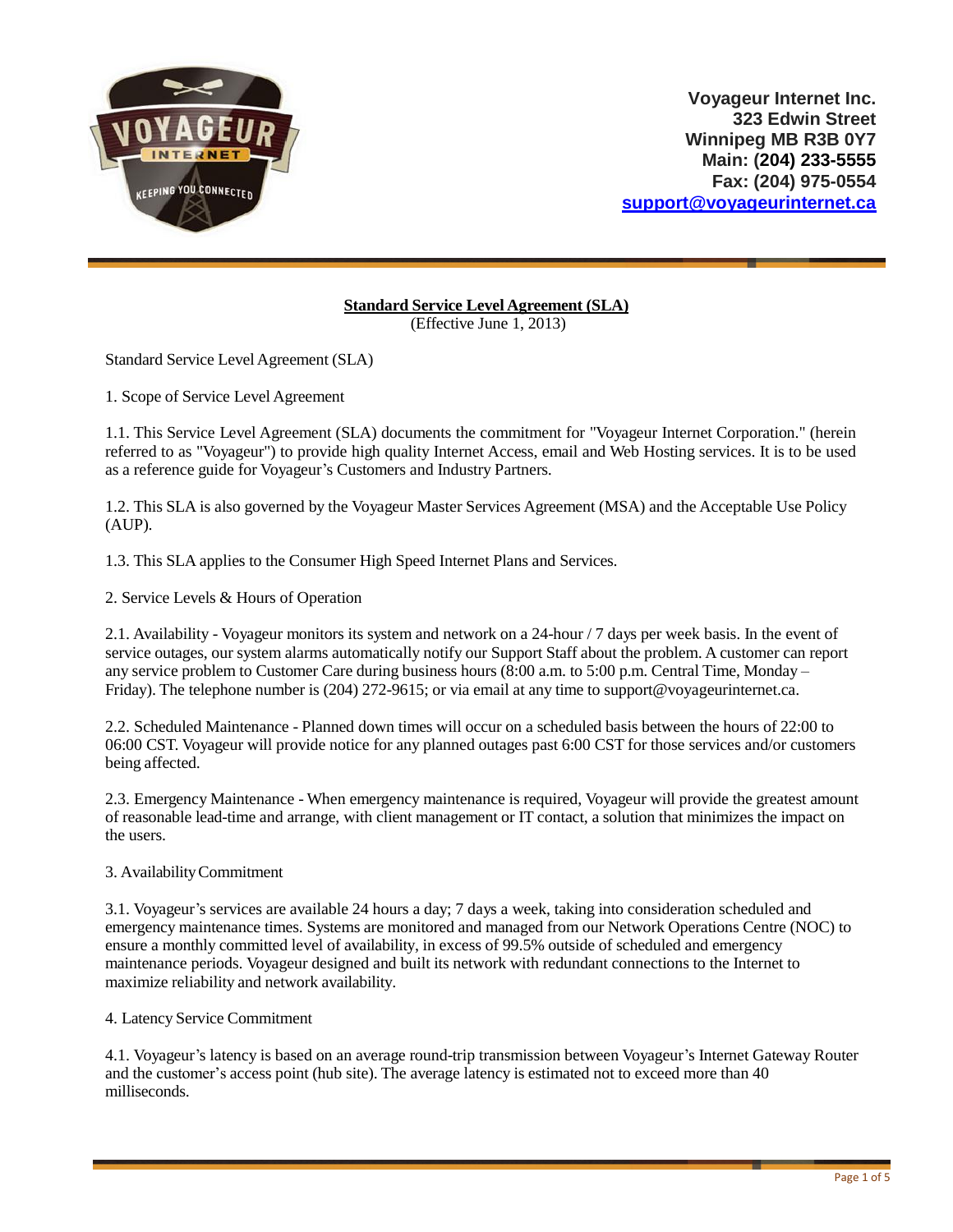

# **Standard Service Level Agreement (SLA)**

5. Mean Time To Repair (MTTR)

5.1. Voyageur's NOC strives to restore customer services in a timely manner. In the event that we need to dispatch one of our field service technicians, subject to having prompt access to its equipment in customer's location, our goal is to achieve a Mean Time To Repair (MTTR) as follows:

5.2. Highway Distance chart from Winnipeg MTTR

DISTANCE REPONSE TIME 0 km — 100 km 8 hours 101 km — 250 km 12 hours 251 km — 600 km 24 hours  $601 \text{ km} + 72 \text{ hours}$ 

6. Service Level Credits

6.1. A "Network Outage" is defined as customer reported no access to the Internet (excludes scheduled and emergency outages, outages related to customer responsibilities as defined in the contract and outages beyond Voyageur's network in the Internet).

6.2. In the event of Service Interruption, Voyageur will credit the customer a portion of the monthly fee for the affected service, services, or location (only), according to the following schedule:

| NETWORK OUTAGE     | <b>REBATE</b> |
|--------------------|---------------|
| less than 72 hours | $0\%$         |
| 3 days to 14 days  | 2% per day    |
| more than 14 days  | 3% per day    |

7. Service Interruption Definition

Interruption in this Agreement refers to the inability of the Customer to complete Internet network connections due to a malfunction of the Voyageur Equipment or Voyageur's core network, and Voyageur is unable to reach the last piece of Voyageur Equipment before the Customer's Demarcation Point.

Interruption does not include:

7.1. failure due to problems related to the customer's local area network (LAN);

7.2. failure caused by power outages at the Customer's location;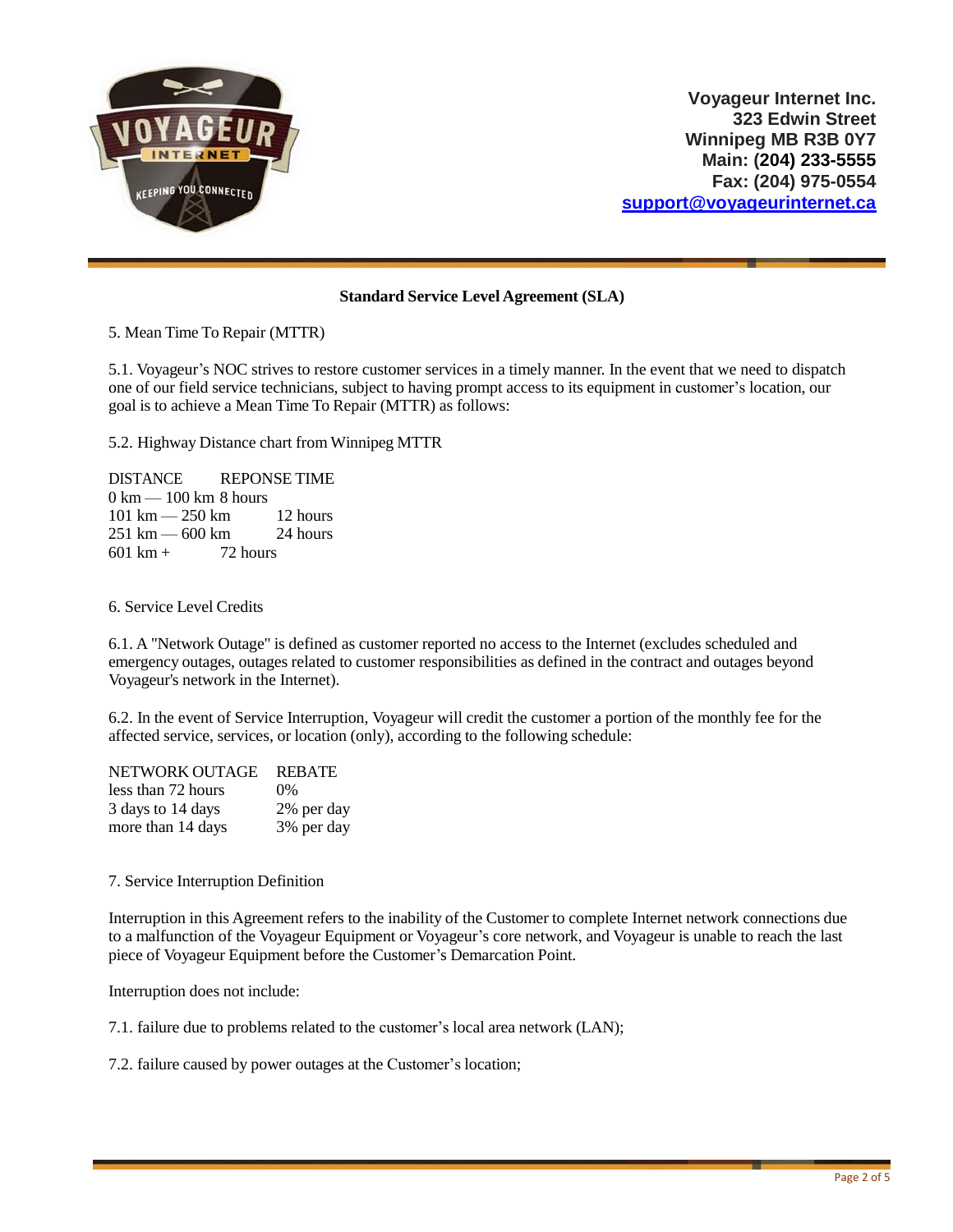

### **Standard Service Level Agreement (SLA)**

7.3. equipment or network failure or routing issues associated with Internet connections outside of Voyageur's core network;

7.4. failure caused by the Customer;

7.5. failure caused by power outages in excess of 6 hours in duration;

7.6. failure due to termination of the Services by Voyageur in accordance with the terms of this Agreement; or;

7.7. force majeure, including but not limited to delays or failures caused by weather conditions or delay in gaining access to properties not controlled by Voyageur, including the Customer's premises For the purposes of calculating actual time to repair and Service Level Credits, the Service Interruption length shall be adjusted to reflect delays caused by factors which are not considered an Interruption as defined herein. For greater certainty, Voyageur will not credit the Customer for that portion of an Interruption which is caused by failure or delay which is not otherwise considered an Interruption.

8. Problem classification & Notification

8.1. Problems and service requests are recorded in the Voyageur task system and are evaluated by Voyageur Voyageur personnel by level of severity. There are 3 levels of severity, designed to record customer problems:

URGENT: Complete service interruption MEDIUM: Service degradation or preventable service outage LOW: Information request or minor service degradation

8.2. All inquiries/problems that are the responsibility of Voyageur are classified as follows. Problems may be reclassified in priority levels as new information about the problem becomes available.

Priority Level Descriptions:

8.2.1 Urgent (Complete Service Interruption) - OUT OF SERVICE - Involves situations where one or multiple services are affected and a significant impact to the service is occurring. SLA: Restoration of service in 72 hours or less.

8.2.2. Medium (Service Degradation) - CUSTOMER STILL HAS SERVICE - Involves situations where infrastructure is degraded and the situation may lead to a service interruption if not attended to in a timely manner. SLA: Resolution of situation in 72 hours or less.

8.2.3. Low (Information Request or Minor Service Degradation) - CUSTOMER STILL HAS SERVICE - Involves situations where infrastructure may be experiencing a minor degradation or the customer has a question or request. Objective: Best efforts to resolve.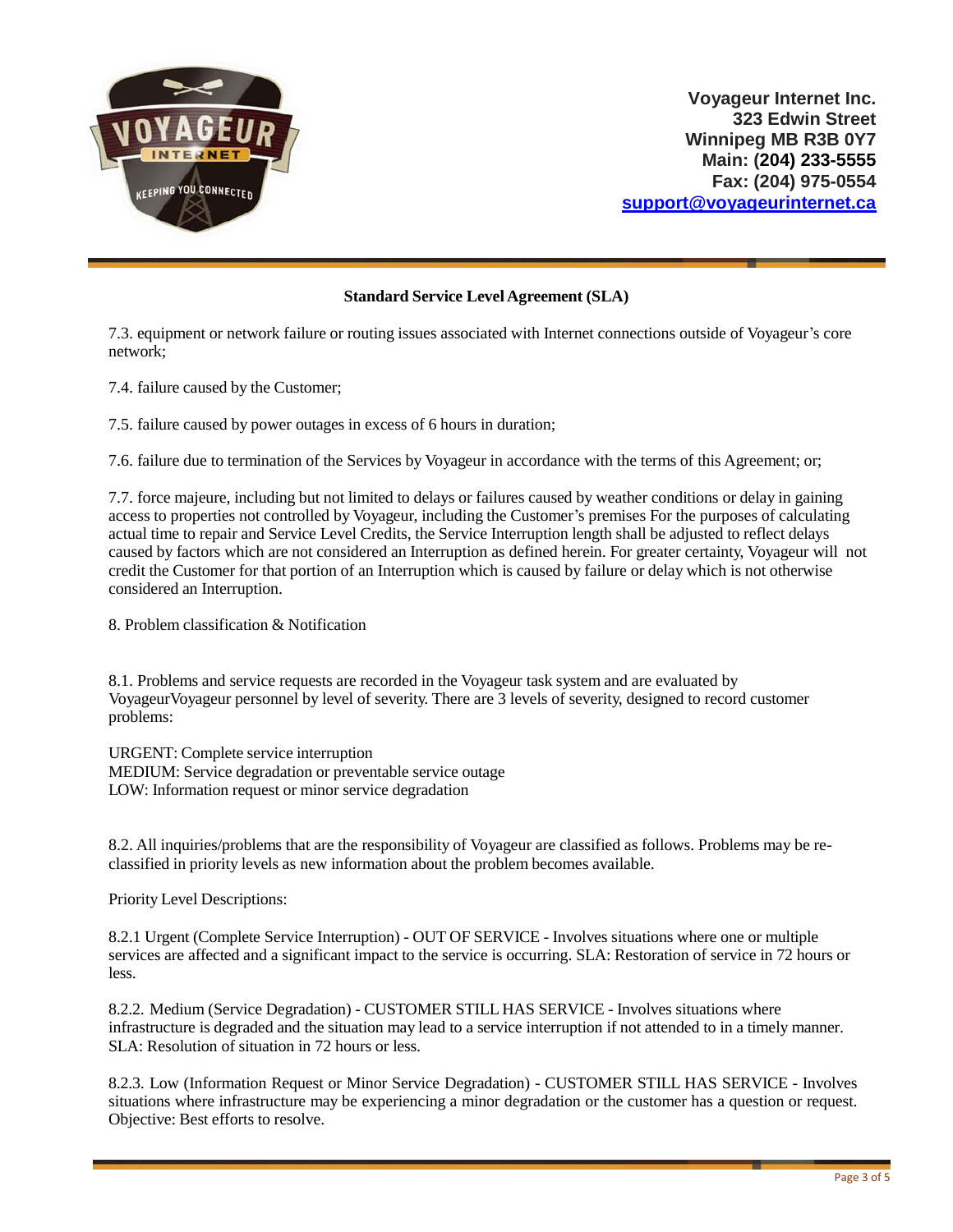

# **Standard Service Level Agreement (SLA)**

9. Help Desk Hours

9.1. Voyageur's Help Desk or Emergency IVR can be reached 24 hours day, 7 days a week by calling 1-87-Voyageur or 204-272-5005. The technical representative responding to the call will attempt to classify the call by the level of urgency and attempt to rectify the trouble on line with the customer. Should this not be possible the technical support representative will update the customer on trouble status as agreed to by the customer.

10. Problem Notification

10.1. Before calling Voyageur' Technical Support, please have the following information available so that your call can be handled more efficiently:

a) Company Name b) Name of Caller c) Location of problem

- d) Type of Problem
- e) Priority or severity of the problem
- f) A detailed description of the nature of the call

11. Response Time and Call Escalation Procedures

11.1 The following table describes the vertical escalation levels, which Voyageur follows in order to deliver its commitments to customers. As soon as the Voyageur representative recognizes that he/she cannot respond to the problem and that the problem belongs to second level support, the call is escalated. The following tables illustrate how the person who takes responsibility of a problem, must notify the next level, within a certain time frame, and escalate the matter if the problem cannot be resolved.

11.1.1. Priority 1 incident — Urgent

Time Escalate Notify/Update hours Tier 3 Technical Support hours Technical Services Manager hours Chief Technology Officer

11.1.2. Priority 2 incident — Medium

Time Escalate Notify/Update hours Tier 3 Technical Support hours Technical Services Manager hours Chief Technology Officer